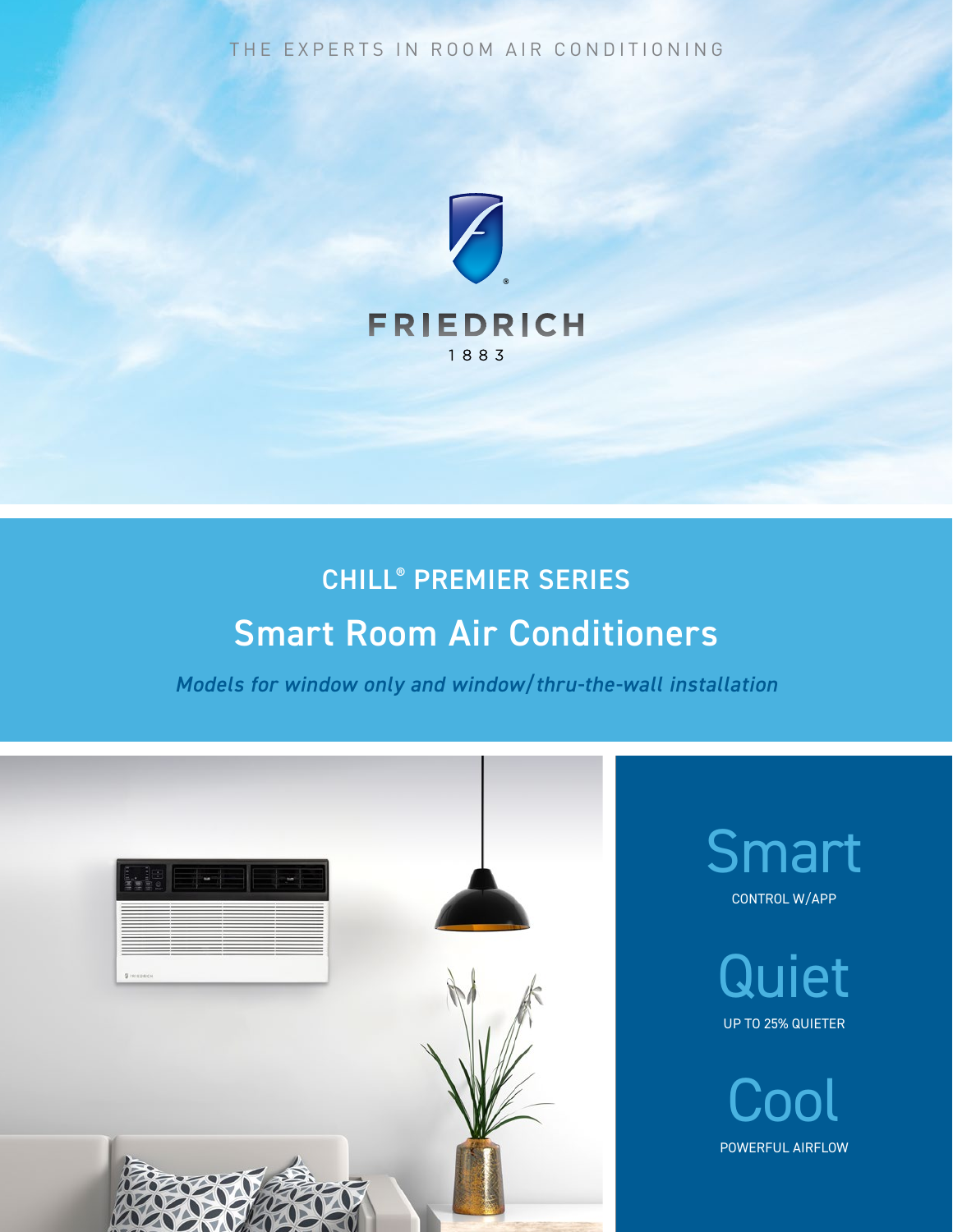# Chill® Premier Smart Room Air Conditioners

# HOME OR AWAY, YOU'RE IN CONTROL WITH THE FRIEDRICHGO™ APP.

Integrated Wi-Fi control from your smartphone. Also compatible with Amazon Alexa or Google Home.

# **Connect in minutes**

It's easy with our simplified set up process

## **Easily set your home, away, and night time preferences**

Create a custom cooling schedule that fits your lifestyle

# **You're in control anytime, anywhere**

Power your unit on and off, change temperature, system mode, and adjust fan speeds no matter where you are

# **Why FriedrichGo™?**

By maintaining even temperatures with centralized controls, you reduce wasted energy and lower utility and maintenance costs while extending the life of your equipment.

Google is a registered trademark of Google LLC.







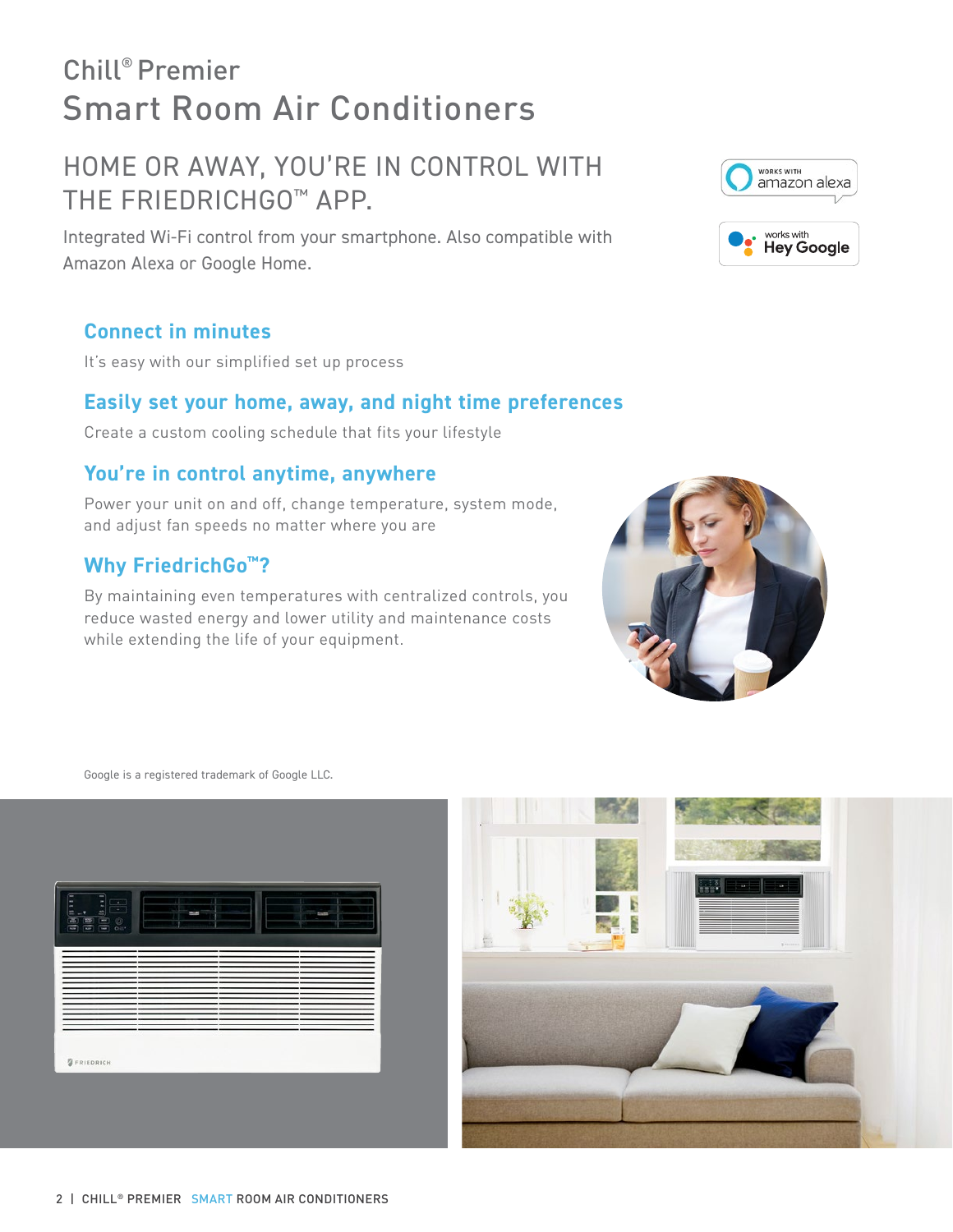Installation Features

• Expandable side curtains

Reliable Construction

cycle

• ENERGY STAR® qualified models • Eco-friendly R32 refrigerant

• Money Saver® setting saves money by operating the fan only when cooling

• Both the indoor and outdoor coils are corrosion protected for a longer life

windows only

Earth Friendly

• One-piece frame (fixed chassis) for simplified and fast installation in

• Standard installation hardware included

## FEATURES

#### QuietMaster® Technology

- Heavy duty insulation on inner wall for sound absorption
- Stiffened sheet metal casing to block external noise



- Wide air discharge vents optimize airflow and minimize front panel noise
- Counterweights dampen vibration and decrease sound

#### Control Features

- Built-in Wi-Fi control on the go with the FriedrichGo™ App
- Smart home / voice command device compatability (Amazon Alexa or Google Home)
- 24-hour timer
- Remote Control

#### Comfort & Convenience

- 3 cooling and fan-only speeds, plus auto fan
- Unique sleep setting
- Auto restart saves settings if power is interrupted
- 8-way air flow control
- Washable, antimicrobial air filter





## **QuietMaster® technology**

Building the quietest air conditioners begins with the design process and continues through the selection of superior components and materials.

It is shaped by skilled manufacturing and refined through on-going product testing in our engineering lab.

The result is a noticeably quieter cooling and heating experience, as much as 25% quieter than competitor's products.





Easy-to-use remote control

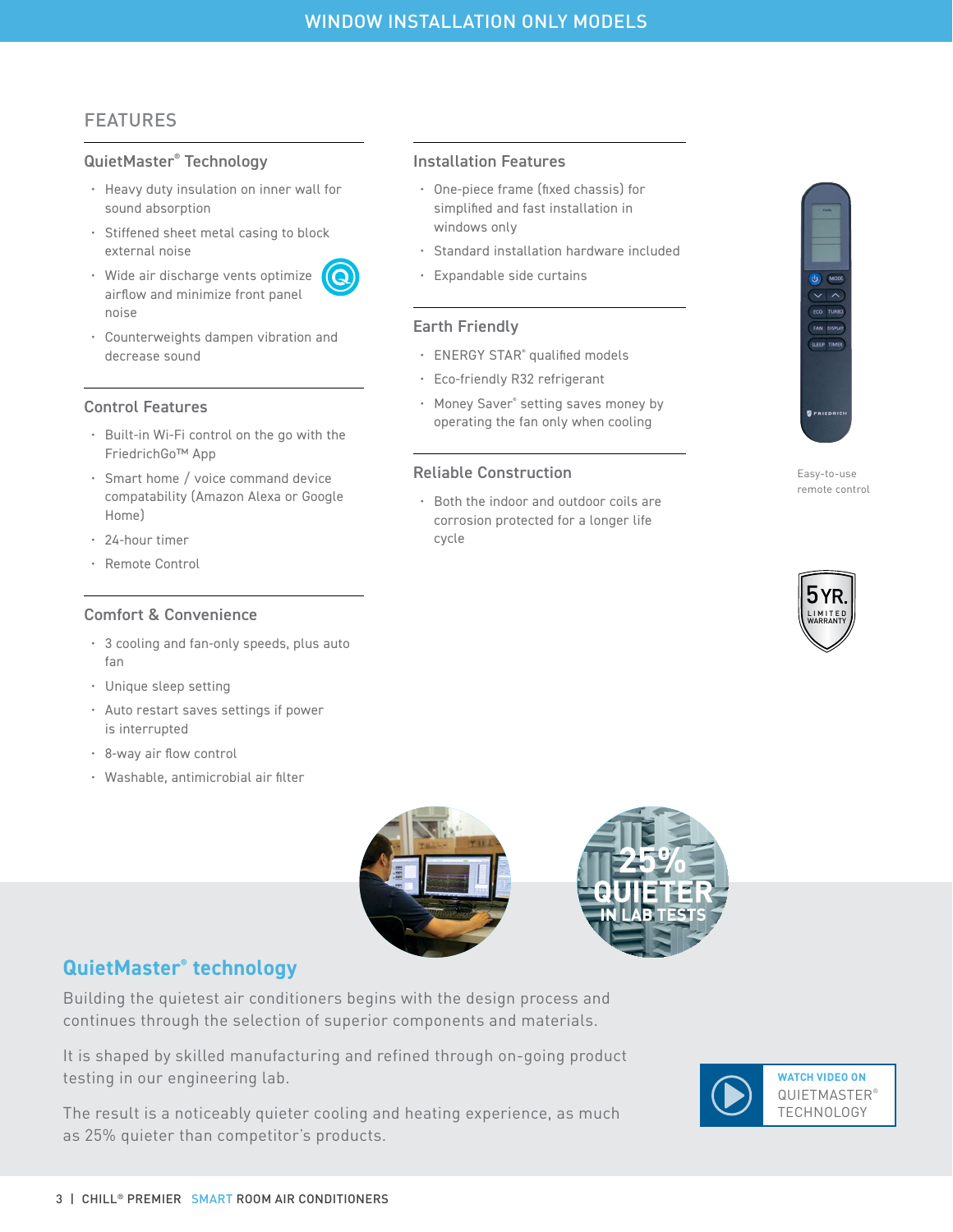## PRELIMINARY SPECIFICATIONS  $\star$  energy star® models

|     | Model     | <b>UPC</b>                                          | Coolina<br>Btu | Heating<br><b>Btu</b>    | Rated | <b>Volts</b> Cooling Cooling<br>Amps | Watts | <b>EER</b> | <b>CEER</b> | <b>Estimated</b><br>Yearlv<br><b>Energy Cost</b> | Moisture<br>Removal- | Pints/HR Refrigerant CFM |     | Wt.<br>Net/Ship<br>Lbs. |
|-----|-----------|-----------------------------------------------------|----------------|--------------------------|-------|--------------------------------------|-------|------------|-------------|--------------------------------------------------|----------------------|--------------------------|-----|-------------------------|
|     |           | FIXED CHASSIS, COOL ONLY (WINDOW INSTALLATION ONLY) |                |                          |       |                                      |       |            |             |                                                  |                      |                          |     |                         |
| ★!  | CCF05B10A | 724587441666                                        | 5000           | —                        | 115   | 4.3                                  | 459   | 12.1       | 12.1        | \$42                                             | 1.0                  | R32                      | 141 | 44/51                   |
| ★!  | CCF06B10A | 724587441673                                        | 6000           | —                        | 115   | 4.3                                  | 492   | 12.1       | 12.1        | \$49                                             | 0.9                  | R32                      | 141 | 44/51                   |
| ★ l | CCF08B10A | 724587441680                                        | 8000           | —                        | 115   | 6.1                                  | 661   | 12.0       | 12.0        | \$65                                             | 1.0                  | R32                      | 206 | 51/57                   |
| ★ l | CCF10B10A | 724587441697                                        | 10000          | $\overline{\phantom{0}}$ | 115   | 8.8                                  | 810   | 12.0       | 12.0        | \$81                                             | 1.2                  | R32                      | 282 | 64/73                   |
| ★ l | CCF12B10A | 724587441703                                        | 12000          | -                        | 115   | 9.6                                  | 980   | 12.0       | 12.0        | \$98                                             | 1.5                  | R32                      | 270 | 73/82                   |

#### WINDOW INSTALLATION

| Model                              | Height<br><b>Inches</b> | Width<br><b>Inches</b> | Depth<br><b>Inches</b> | Depth<br><b>From</b><br><b>Front to</b><br>Louvers | <b>Window Width</b><br><b>Inches</b><br>Maximum<br>Minimum* |    | Height                   | <b>Carton Dimensions</b><br><b>Inches</b><br>Width<br>Depth |                                  |
|------------------------------------|-------------------------|------------------------|------------------------|----------------------------------------------------|-------------------------------------------------------------|----|--------------------------|-------------------------------------------------------------|----------------------------------|
| CCF05B10A, CCF06B10A,<br>CCF08B10A | $13^{3}/8$              | $18^{5}/8$             | $15^{5}/8$             | -                                                  | 23                                                          | 36 | $14^{1/2}$<br>$14^{1/2}$ | $21 \frac{1}{2}$<br>$21 \frac{1}{2}$                        | 17 <sup>3</sup> /4<br>$18^{1/2}$ |
| CCF10B10A, CCF12B10A               | $15^{1/8}$              | $19\frac{7}{8}$        | 211/2                  | -                                                  | 26                                                          | 36 | 171/2                    | $21^{7}/8$                                                  | $23^{3}/4$                       |

All Chill Premier CCF models are designed for window installation only.

\* Minimum widths achieved using one side curtain assembly as opposed to both in a standard installation.

## CIRCUIT RATING/BREAKER

| Model          | Circuit Rating<br><b>Breaker</b> or<br>T-D Fuse |           | (NEMA#) Length (ft.) | Plug Face Power Cord Wall Outlet<br>Appearance |
|----------------|-------------------------------------------------|-----------|----------------------|------------------------------------------------|
| ALL CCF MODELS | 125V – 15A                                      | $5 - 15P$ |                      | $\mathbf{L}$                                   |

Power cord is located on front left side of Chill Premier units.

As an ENERGY STAR® partner, Friedrich Air Conditioning Co. has determined that the selected ENERGY STAR® models meet the ENERGY STAR® guidelines for energy efficiency.

EER is the unit's Energy Efficiency Ratio; CEER is the unit's Combined Energy Efficiency Ratio.

Your energy costs will depend on your utility rates and use. The estimated energy cost is based on an electricity cost of \$.12 per kWh. For more information, visit www.ftc.gov/energy.

Due to continuing research in new energy-saving technology, specifications are subject to change without notice.

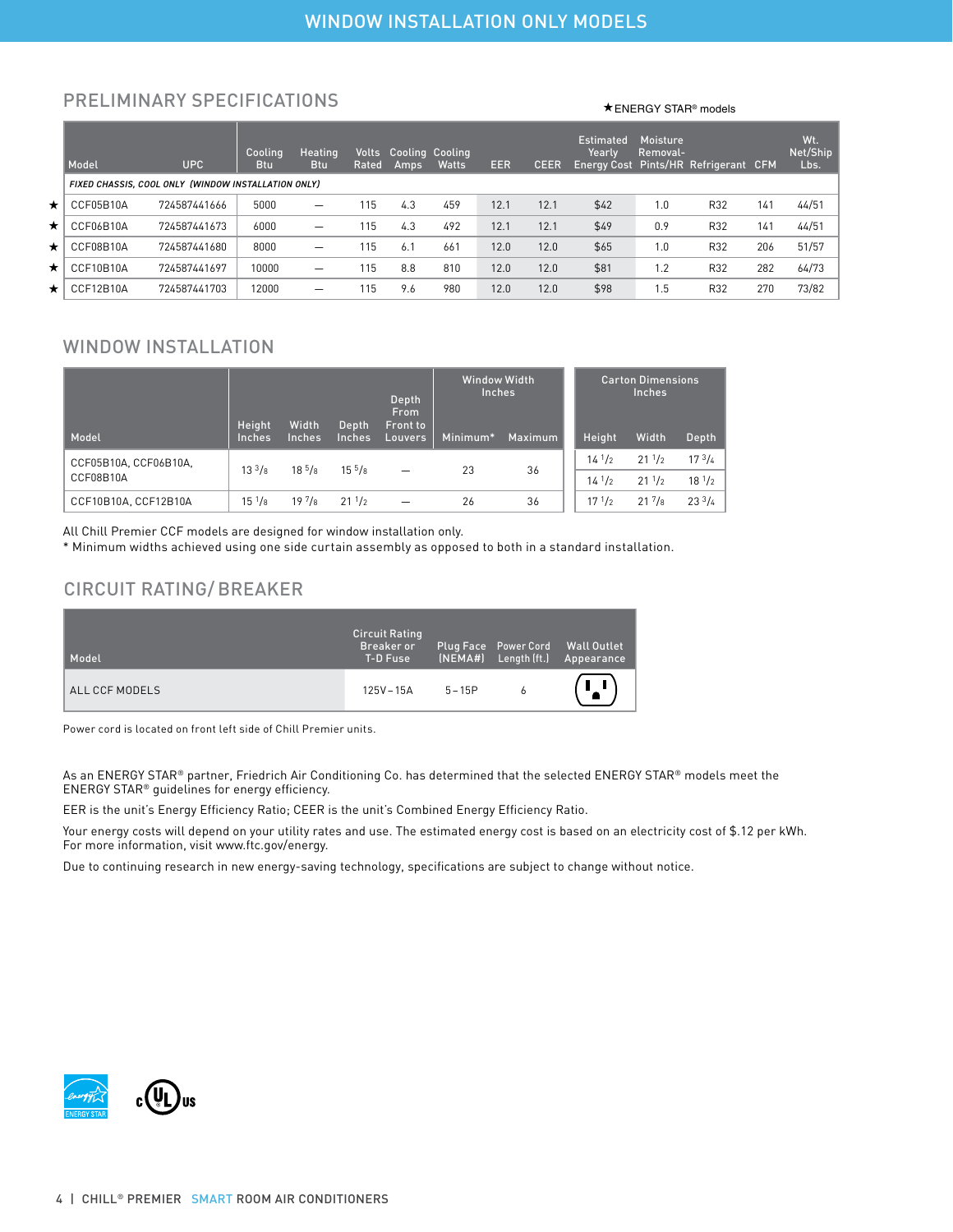Installation Features

• Expandable side curtains

Reliable Construction

• ENERGY STAR® qualified models • Money Saver® setting saves money by operating the fan only when cooling

• Both the indoor and outdoor coils are corrosion protected for a longer life

Earth Friendly

cycle

• Slide-out chassis for installation in a window or through-the-wall

• Standard installation hardware included

## FEATURES

#### QuietMaster® Technology

- Heavy duty insulation on inner wall for sound absorption
- Stiffened sheet metal casing to block external noise
- Wide air discharge vents optimize airflow and minimize front panel noise
- Counterweights dampen vibration and decrease sound

#### Control Features

- Built-in Wi-Fi control on the go with the FriedrichGo™ App
- Smart home / voice command device compatability (Amazon Alexa or Google Home)
- 24-hour timer
- Remote Control

#### Comfort & Convenience

- 3 cooling and fan-only speeds, plus auto fan (3 cooling/3 heating speeds, plus auto fan on CEW models)
- Unique sleep setting
- Auto restart saves settings if power is interrupted
- 8-way air flow control
- Washable, antimicrobial air filter





## **QuietMaster® technology**

Building the quietest air conditioners begins with the design process and continues through the selection of superior components and materials.

It is shaped by skilled manufacturing and refined through on-going product testing in our engineering lab.

The result is a noticeably quieter cooling and heating experience, as much as 25% quieter than competitor's products.







**ECO** TURBO FAN DISPLAT SLEEP. TIMER

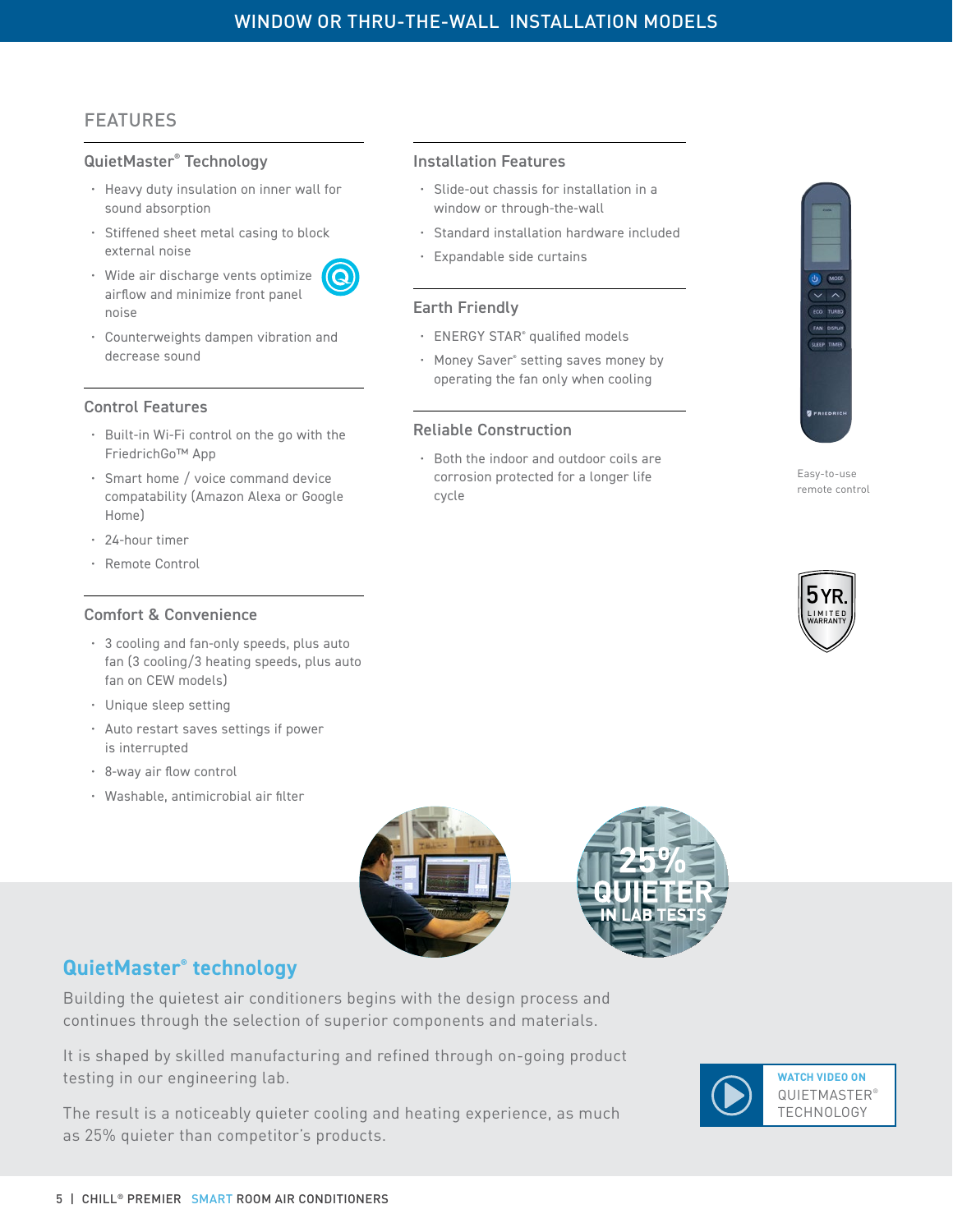#### **SPECIFICATIONS**

Model UPC Cooling Btu **Heating** Btu Volts Rated Cooling Amps Cooling Watts EER CEER Estimated Yearly Energy Cost Moisture Removal-Pints/HR Refrigerant CFM **Wt** Net/Ship Lbs. *SLIDE OUT CHASSIS, COOL ONLY*  ★ CCW06B10B 724587440249 6000 - 115 4.3 492 12.1 12.1 \$54 0.9 R32 200 44/51  $\star$  CCW08B10B 724587440256 8000 — 115 5.8 661 12.0 12.0 \$69 1.0 R32 250 44/61 CCW10B10A 724587439472 10000 — 115 7.3 826 12.1 12.0 \$95 1.2 R410A 300 51/68 ★ CCW12B10A 724587439489 | 12000 - 115 8.6 992 12.0 12.0 \$107 1.5 R410A 330 64/86 ★ CCW15B10A 724587439496 | 15000 - 115 11.0 1270 11.8 11.8 \$125 2.0 R410A 400 73/93 ★ CCW18B30A 724587439502 | 18000 - 230 7.1 1525 11.8 11.8 \$149 | 2.7 R410A 520 106/136 CCW24B30A 724587439519 24000 — 230 10.2 2308 10.3 10.3 \$227 2.7 R410A 590 117/144 *SLIDE OUT CHASSIS, HEAT & COOL* CEW08B11A 724587439526 8000 4200 115 6.3 670 11.0 11.0 \$61 2.1 R410A 250 44/61 CEW12B33A 724587439533 12000 10600 230 4.8 1060 11.0 10.9 \$96 3.3 R410A 265 64/86 CEW18B33A 724587439540 18000 10600 230 7.2 1600 11.0 11.0 \$159 5.5 R410A 430 106/136 CEW24B33A 724587439557 24000 10600 230 10.6 2340 10.1 10.1 \$222 6.5 R410A 560 117/144

### INSTAL LATION

|                                                | <b>WINDOW INSTALLATION</b>                       |                 | THRU-WALL INSTALLATION      |                               |          |                                              |        |                                           |            |                  |            |
|------------------------------------------------|--------------------------------------------------|-----------------|-----------------------------|-------------------------------|----------|----------------------------------------------|--------|-------------------------------------------|------------|------------------|------------|
|                                                | Depth<br><b>From</b><br>Width<br>Height<br>Depth |                 | Front to                    | Window Width<br><b>Inches</b> |          | Thru-the-wall<br><b>Finished Hole Inches</b> |        | <b>Carton Dimensions</b><br><b>Inches</b> |            |                  |            |
| Model                                          | <b>Inches</b>                                    | <b>Inches</b>   | <i><u><b>Inches</b></u></i> | Louvers                       | Minimum* | Maximum                                      | Height | Width                                     | Height     | Width            | Depth      |
| CCW06B10B. CCW08B10B                           | $13^{1/2}$                                       | $18^{5}/8$      | 19 <sup>3</sup> /4          | 6                             | 23       | 36                                           | 14     | 19 <sup>1</sup> / <sub>4</sub>            | 15         | $21 \frac{1}{2}$ | 22         |
| CEW08B11A, CCW10B10A,<br>CCW12B10A, CEW12B33A, | $15^{1/8}$                                       | $19^{3}/4$      | $24^{1/8}$                  | 91/2                          | 26       | 36                                           | 16     | $20^{11}/$                                | 17         | 22               | 26         |
| CCW15B10A. CCW18B30A.<br>CEW18B33A             | 18                                               | $23\frac{7}{8}$ | $25^{3}/8$                  | $8^{1/5}$                     | 28       | 41                                           | 19     | 24                                        | $19^{3}/8$ | $25^{5}/8$       | $29^{5}/8$ |
| CCW24B30A. CEW24B33A                           | $18\frac{5}{8}$                                  | $26^{1/2}$      | 27                          | $10^{3}/5$                    | 30       | 41                                           | 20     | $27^{1/4}$                                | $19^{1/2}$ | $29^{1/4}$       | 31         |

\* Minimum widths achieved using one side curtain assembly as opposed to both in a standard installation.

## CIRCUIT RATING/BREAKER/POWER CORD

| Model                                                    | <b>Circuit Rating</b><br><b>Breaker</b> or<br>T-D Fuse | Plug Face<br>(NEMA#) | <b>Power Cord</b><br>Length (ft.) | <b>Wall Outlet</b><br>Appearance |
|----------------------------------------------------------|--------------------------------------------------------|----------------------|-----------------------------------|----------------------------------|
| CCW06B10B. CCW08B10B. CCW10B10A.<br>CCW12B10A, CEW08B11A | $125V - 15A$                                           | $5 - 15P$            | 6                                 | $\mathbf{1}$                     |
| CCW15B10A                                                |                                                        |                      | 5.5                               |                                  |
| CCW18B30A, CCW24B30A                                     | $250V - 20A$                                           | $6 - 20P$            | 4                                 |                                  |
| CEW12B33A, CEW18B33A, CEW24B33A                          |                                                        |                      | 6                                 |                                  |

Power cord is located on front left side of Chill Premier units.

As an ENERGY STAR® partner, Friedrich Air Conditioning Co. has determined that the selected ENERGY STAR® models meet the ENERGY STAR® guidelines for energy efficiency.

EER is the unit's Energy Efficiency Ratio; CEER is the unit's Combined Energy Efficiency Ratio.

Your energy costs will depend on your utility rates and use. The estimated energy cost is based on an electricity cost of \$.12 per kWh. For more information, visit www.ftc.gov/energy.

Due to continuing research in new energy-saving technology, specifications are subject to change without notice.



**★ FNFRGY STAR<sup>®</sup> models** 

## HEAT AND COOL MODELS

Chill Premier Electric Heat models utilize an electric heat strip to provide warm air quickly. They can be used for primary heating in moderate climates and as supplemental heating in colder climates. They are ideal for rooms that are always 'too cold in winter'.

Your Friedrich dealer or distributor can assist you in selecting the right Chill Premier unit for your particular climate and application.